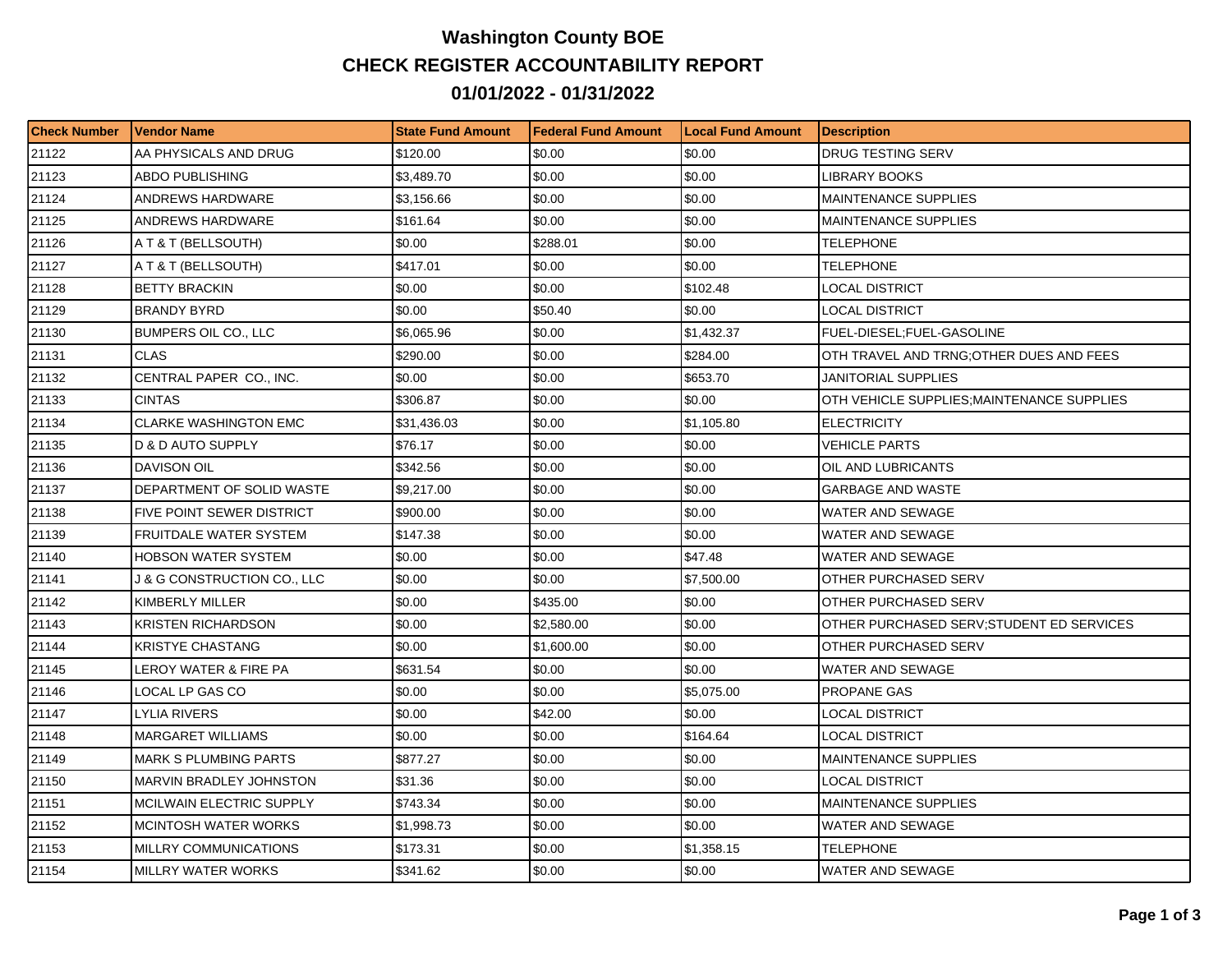| <b>Check Number</b> | Vendor Name                     | <b>State Fund Amount</b> | <b>Federal Fund Amount</b> | <b>Local Fund Amount</b> | <b>Description</b>                       |
|---------------------|---------------------------------|--------------------------|----------------------------|--------------------------|------------------------------------------|
| 21155               | OLEATHA ANDERSON                | \$54.88                  | \$0.00                     | \$0.00                   | OTH TRAVEL AND TRNG                      |
| 21156               | PROPAC, INC.                    | \$0.00                   | \$2,269.00                 | \$0.00                   | OTHER GEN SUPPLIES                       |
| 21157               | QUILL CORPORATION               | \$0.00                   | \$2,123.02                 | \$0.00                   | CLASSROOM EQUIPMENT:STUDENT CLASSRM SUPP |
| 21158               | RACHEL ROBERTS                  | \$82.42                  | \$0.00                     | \$0.00                   | OTH TRAVEL AND TRNG                      |
| 21159               | ROOKIE AUTOMOTIVE               | \$92.57                  | \$0.00                     | \$0.00                   | <b>VEHICLE PARTS</b>                     |
| 21160               | ROOKIE AUTOMOTIVE               | \$275.55                 | \$0.00                     | \$0.00                   | VEHICLE PARTS                            |
| 21161               | ROOKIE AUTOMOTIVE               | \$72.01                  | \$0.00                     | \$0.00                   | <b>VEHICLE PARTS</b>                     |
| 21162               | ROTO-ROOTER PLUMBERS            | \$1,000.00               | \$0.00                     | \$0.00                   | OTHER PURCHASED SERV                     |
| 21163               | SAMANTHA WILLIAMS               | \$0.00                   | \$90.16                    | \$0.00                   | LOCAL DISTRICT                           |
| 21164               | THE CORE PROJECT                | \$0.00                   | \$1,789.28                 | \$0.00                   | OTHER PURCHASED SERV                     |
| 21165               | TINA JONES                      | \$0.00                   | \$0.00                     | \$376.32                 | LOCAL DISTRICT                           |
| 21166               | <b>TOOLS 4 READING</b>          | \$0.00                   | \$1,410.00                 | \$0.00                   | STUDENT CLASSRM SUPP                     |
| 21167               | UTILITIES BOARD TOWN OF CHATOM  | \$2,775.84               | \$0.00                     | \$50.00                  | WATER AND SEWAGE                         |
| 21168               | VERIZON WIRELESS                | \$194.92                 | \$0.00                     | \$610.57                 | TELEPHONE                                |
| 21169               | WASHINGTON CO SHERIFF OFFICE    | \$0.00                   | \$0.00                     | \$555.00                 | OTHER PURCHASED SERV                     |
| 21170               | <b>WESCO</b>                    | \$91.92                  | \$0.00                     | \$0.00                   | <b>MAINTENANCE SUPPLIES</b>              |
| 21171               | WEST ALABAMA INSURANCE AGENCY   | \$3,741.38               | \$0.00                     | \$0.00                   | INSURANCE SERVICES                       |
| 21172               | WEST INSTRUCTIONAL SERVICES     | \$0.00                   | \$1,487.50                 | \$0.00                   | STUDENT ED SERVICES                      |
| 21173               | WILLIAMS BROTHERS CONTRACTORS   | \$4,000.00               | \$0.00                     | \$0.00                   | OTHER PURCHASED SERV                     |
| 21174               | WINDSTREAM                      | \$0.00                   | \$0.00                     | \$64.10                  | TELEPHONE                                |
| 21175               | <b>ANGIE WHITE</b>              | \$0.00                   | \$232.96                   | \$0.00                   | LOCAL DISTRICT                           |
| 21176               | A T & T (BELLSOUTH)             | \$0.00                   | \$1,158.81                 | \$0.00                   | TELEPHONE                                |
| 21177               | <b>BIG CHARLIES PRODUCE</b>     | \$0.00                   | \$1,985.41                 | \$0.00                   | PURCHASED FOOD                           |
| 21178               | COASTAL HUMITECH, LLC           | \$0.00                   | \$354.00                   | \$0.00                   | OTHER PURCHASED SERV                     |
| 21179               | CRAGER HEATING & AIR LLC        | \$0.00                   | \$980.00                   | \$0.00                   | OTHER PURCHASED SERV                     |
| 21180               | DEBORAH DEARMON                 | \$0.00                   | \$80.64                    | \$0.00                   | LOCAL DISTRICT                           |
| 21181               | DOLLAR GENERAL - Regions 410526 | \$0.00                   | \$47.00                    | \$0.00                   | FOOD PROCESSING SUPP                     |
| 21182               | FELECIA JACKSON THOMAS          | \$0.00                   | \$93.63                    | \$0.00                   | LOCAL DISTRICT                           |
| 21183               | HOBART SERVICE                  | \$0.00                   | \$3,594.11                 | \$0.00                   | OTHER PURCHASED SERV                     |
| 21184               | <b>HUBERT</b>                   | \$0.00                   | \$1,559.90                 | \$0.00                   | OTHER PURCHASED SERV                     |
| 21185               | <b>JUDY REID</b>                | \$0.00                   | \$665.28                   | \$0.00                   | LOCAL DISTRICT                           |
| 21186               | KAREN HAGAN                     | \$0.00                   | \$231.84                   | \$0.00                   | <b>LOCAL DISTRICT</b>                    |
| 21187               | LEWIS PEST CONTROL, INC         | \$0.00                   | \$280.00                   | \$0.00                   | OTHER PURCHASED SERV                     |
| 21188               | MILLRY COMMUNICATIONS           | \$0.00                   | \$219.98                   | \$0.00                   | TELEPHONE                                |
| 21189               | NEW DAIRY OPCP, LLC             | \$0.00                   | \$8,986.63                 | \$0.00                   | PURCHASED FOOD                           |
| 21190               | PENNY BUSBY                     | \$0.00                   | \$117.60                   | \$0.00                   | LOCAL DISTRICT                           |
| 21191               | <b>QUILL CORPORATION</b>        | \$0.00                   | \$751.45                   | \$0.00                   | OTHER PURCHASED SERV                     |
| 21192               | <b>ROSE MARIE WILLIAMS</b>      | \$0.00                   | \$165.76                   | \$0.00                   | <b>LOCAL DISTRICT</b>                    |